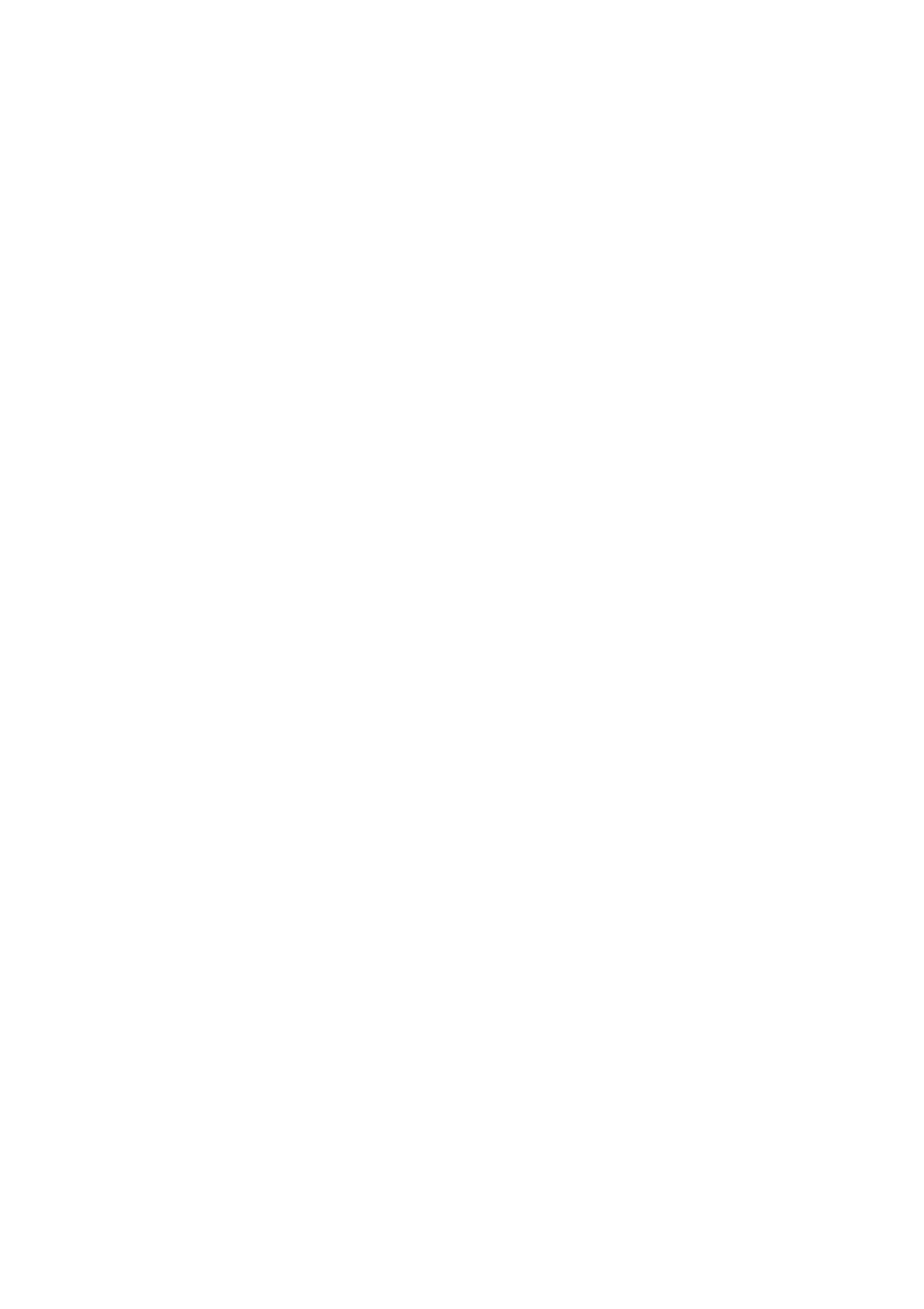# *Equine Interferon Gamma (IFNg) ELISA Kit Catalog No: RDR-IFNg-Eq 96 Tests*



This kit is a sandwich enzyme immunoassay for in vitro quantitative measurement of IFNg in equine serum, plasma, tissue homogenates, cell lysates, cell culture supernatants and other biological fluids.

### REAGENTS AND MATERIALS PROVIDED

| Reagents                                        | Quantity         | Reagents                  | Quantity         |
|-------------------------------------------------|------------------|---------------------------|------------------|
| Pre-coated, ready to use<br>96-well strip plate | 1                | Plate sealer for 96 wells | 2                |
| Standard                                        | 2                | <b>Standard Diluent</b>   | $1 \times 20$ ml |
| Detection Solution A                            | $1 \times 12$ ml | <b>TMB Substrate</b>      | $1 \times 9$ ml  |
| Detection Solution B                            | $1 \times 12$ ml | <b>Stop Solution</b>      | $1 \times 6$ ml  |
| Wash Buffer<br>(30× concentrate)                | $1 \times 20$ ml | Instruction manual        |                  |

#### MATERIALS REQUIRED BUT NOT SUPPLIED

- 1. Microplate reader with  $450 \pm 10$  nm filter.
- 2. Precision single or multi-channel pipettes and disposable tips.
- 3. Eppendorf Tubes for diluting samples.
- 4. Deionized or distilled water.
- 5. Absorbent paper for blotting the microtiter plate.
- 6. Container for Wash Solution.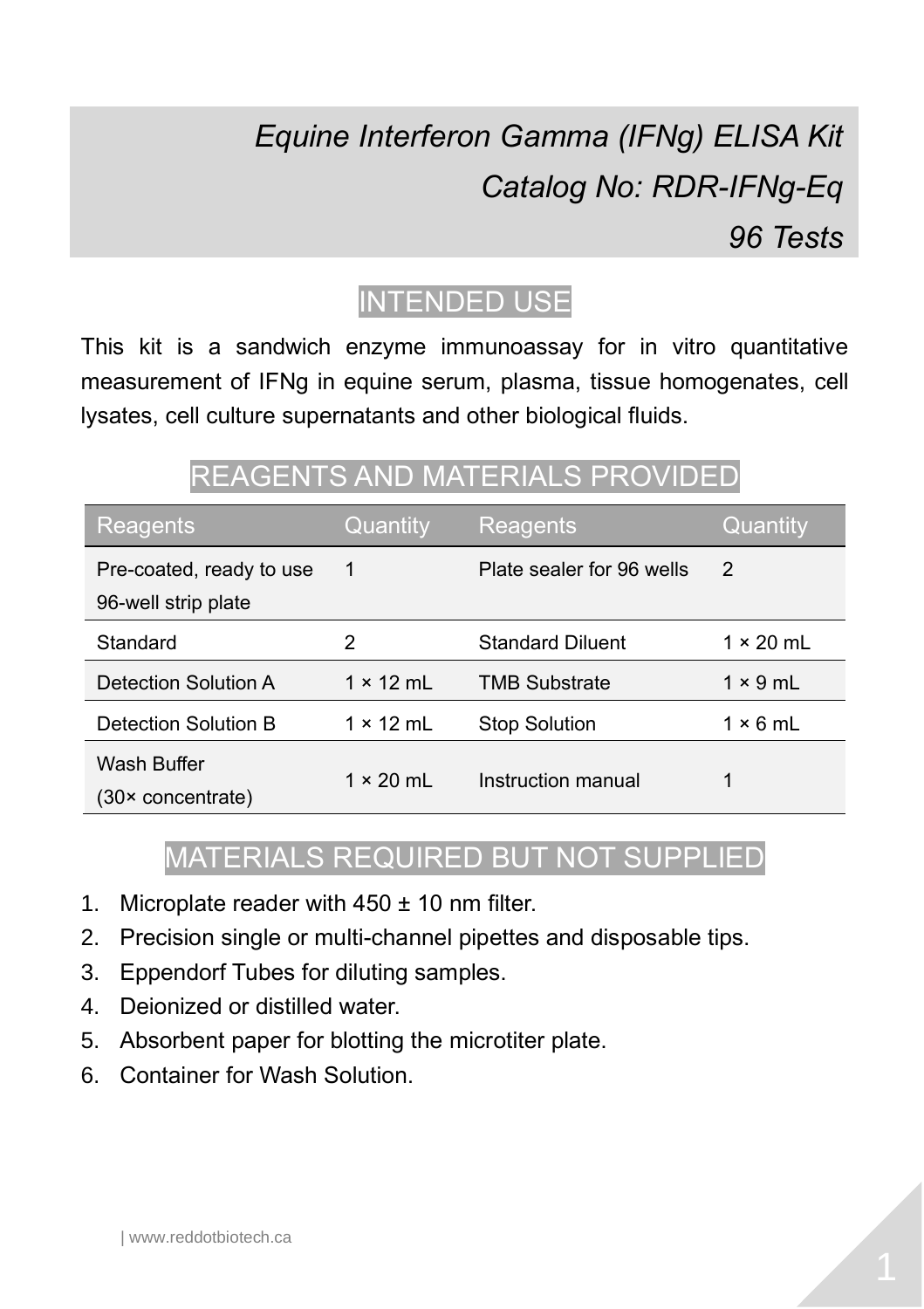### STORAGE OF THE KITS

- 1. *For unopened kits:* All the reagents should be stored at **4°C** upon receipt.
- 2. *For opened kits:* Once the kit is opened, the remaining reagents still need to be stored according to the above storage conditions. In addition, return the unused wells to the foil pouch containing the desiccant pack, and reseal along entire edge of zip-seal.

#### **Note:**

For the expiration date of the kit, please refer to the label on the kit box. All components are stable until this date.

It is highly recommended to use the remaining reagents within 1 month of opening.

#### SAMPLE COLLECTION AND STORAGE

- **Serum**  Use a serum separator tube and allow samples to clot for 2 hours at room temperature or overnight at 4°C before centrifugation for 20 minutes at approximately 1000 × g. Assay freshly prepared serum immediately or store samples in aliquots at -20°C or -80°C for later use. Avoid repeated freeze/thaw cycles.
- **Plasma**  Collect plasma using EDTA or heparin as an anticoagulant. Centrifuge samples for 15 minutes at 1000  $\times$  g at 2-8°C within 30 minutes of collection. Remove plasma and assay immediately or store samples in aliquots at -20°C or -80°C for later use. Avoid repeated freeze/thaw cycles.
- **Tissue homogenates** The preparation of tissue homogenates will vary depending upon tissue type. For this assay, tissues should be rinsed in ice-cold PBS (0.01 mol/L, pH 7.0-7.2) to remove excess blood thoroughly and weighed before homogenization. Mince the tissues to small pieces and homogenize them in 5-10 mL of PBS with a glass homogenizer on ice (Micro Tissue Grinders also work). The resulting suspension should be sonicated with an ultrasonic cell disrupter or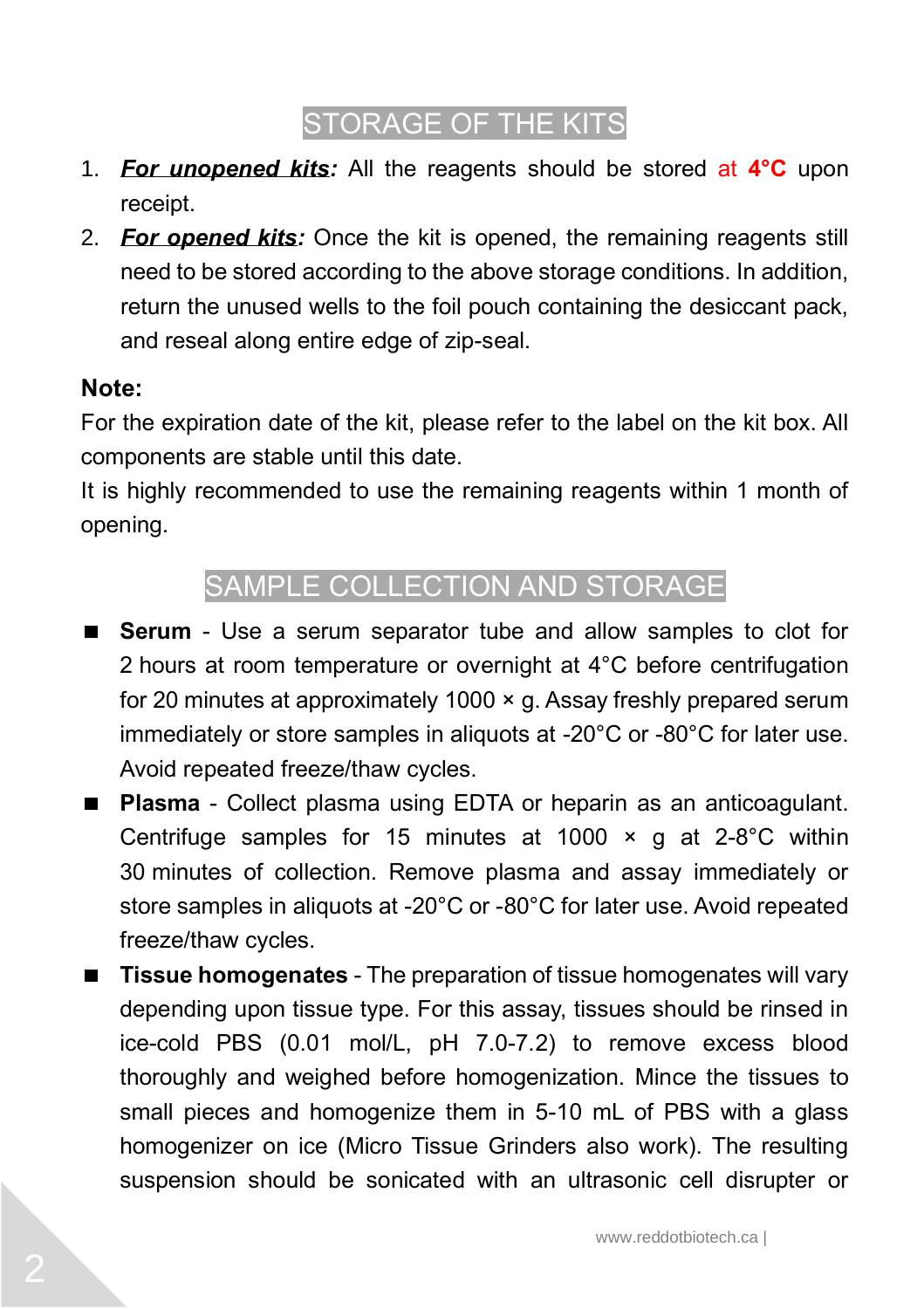subjected to 2 freeze/thaw cycles to further break the cell membranes. Then, centrifuge the homogenates for 5 minutes at 5000  $\times$  g. Remove the supernatant and assay immediately or aliquot and store at ≤-20°C.

- **Cell Lysates**  Cells must be lysed before assaying according to the following directions.
- 1. Adherent cells should be detached with trypsin and then collected by centrifugation (suspension cells can be collected by centrifugation directly).
- 2. Wash cells 3 times in cold PBS.
- 3. Resuspend cells in PBS (1×) and subject the cells to ultrasonication 4 times (or Freeze cells at ≤-20°C. Thaw cells with gentle mixing. Repeat the freeze/thaw cycle 3 times.).
- 4. Centrifuge at 1500 × g for 10 minutes at 2-8°C to remove cellular debris.
- **Cell culture supernatants and other biological fluids** Centrifuge samples for 20 minutes at 1000 x g. Remove particulates and assay immediately or store samples in aliquots at -20°C or -80°C. Avoid repeated freeze/thaw cycles.

#### **Note:**

- 1. Samples to be used within 5 days may be stored at 4°C, otherwise samples must be stored at -20°C (≤1 month) or -80°C (≤2 months) to avoid loss of bioactivity and/or contamination.
- 2. Noticeable hemolysis will affect antibody-antigen reactions. Samples with any sign of hemolysis are not acceptable for this assay.
- 3. When performing the assay, bring samples to room temperature.

#### REAGENT PREPARATION

- 1. **Bring all kit components and samples to room temperature (18-25°C) before use.**
- 2. **Standard** Reconstitute the Standard with 1.0 mL of Standard Diluent, keep for 10 minutes at room temperature, shake gently (not to foam). The concentration of the standard in the stock solution is 1000 pg/mL.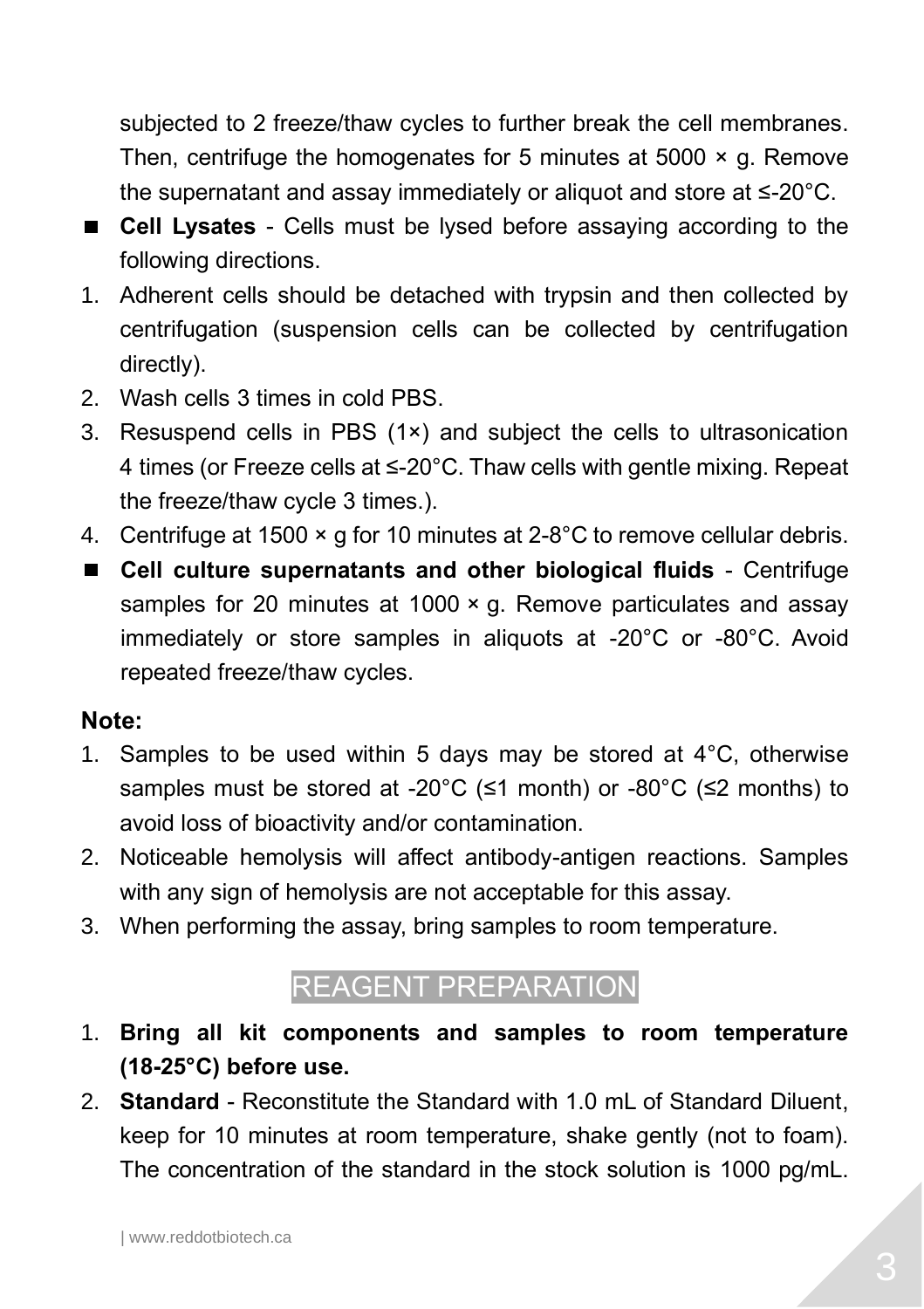Prepare 7 tubes containing 0.5 mL Standard Diluent and use the diluted standard to produce a double dilution series according to the picture shown below. Mix each tube thoroughly before the next transfer. Prepare a dilution series with 7 points; for example: 1000 pg/mL, 500 pg/mL, 250 pg/mL, 125 pg/mL, 62.5 pg/mL, 31.25 pg/mL, 15.625 pg/mL, and the last EP tube with Standard Diluent is the blank at 0 pg/mL.



- 3. **Detection Solution A and Detection Solution B** Detection Solutions A and B are already at the correct concentrations and do not need to be diluted further.
- 4. **Wash Solution** Dilute 20 mL of Wash Solution concentrate (30×) with 580 mL of deionized or distilled water to prepare 600 mL of Wash Solution (1×).
- 5. **TMB substrate** Aspirate the needed dosage of the solution with sterilized tips. Do not dump the residual solution back into the vial.

#### **Note:**

- 1. Do not perform a serial dilution directly in the wells.
- 2. Prepare standard within 15 minutes of performing the assay.
- 3. Carefully reconstitute Standards according to the instruction, avoid foaming and mix gently until the crystals are completely dissolved.
- 4. The reconstituted Standards can be used only once.
- 5. If crystals have formed in the Wash Solution concentrate (30×), warm to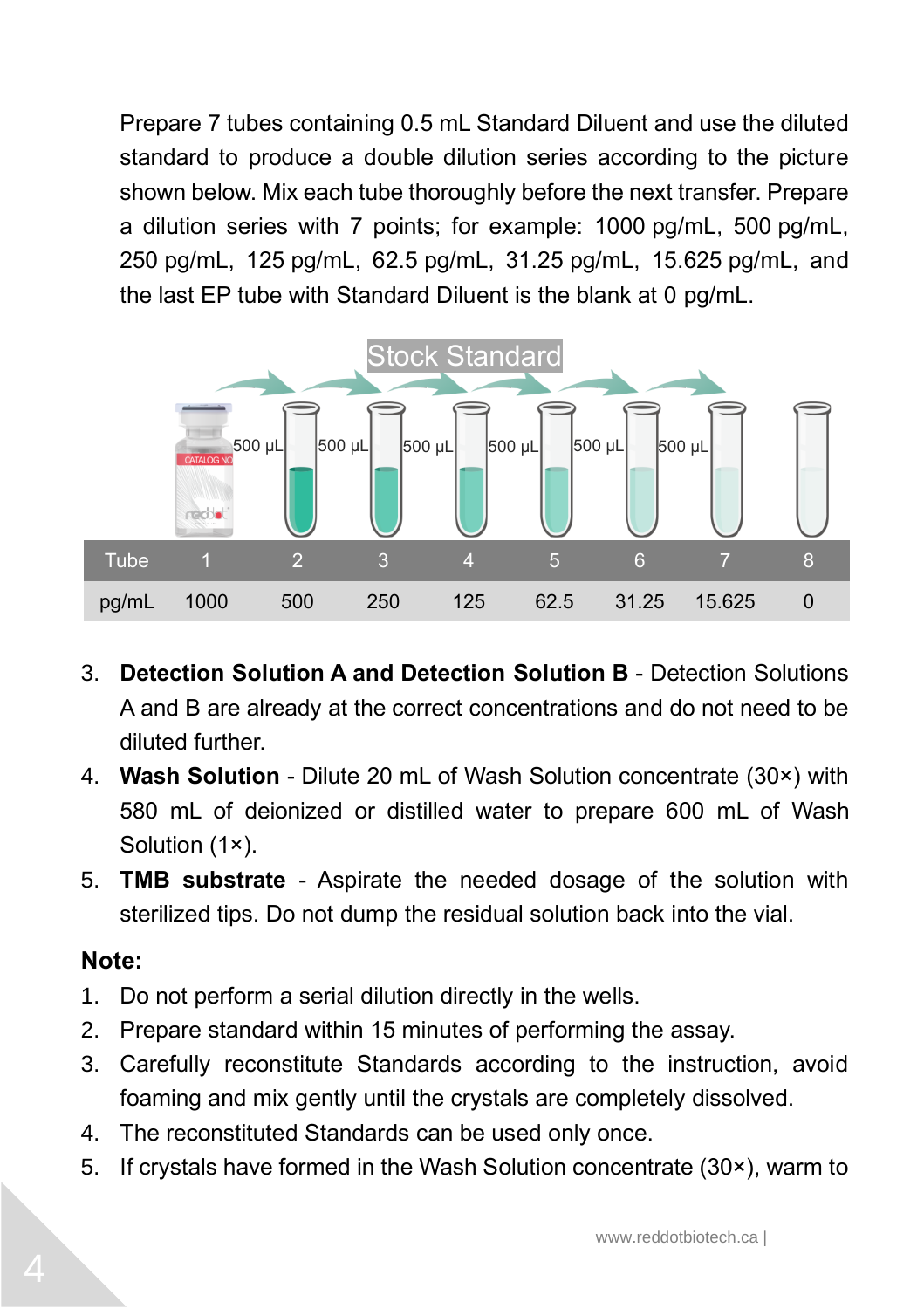room temperature and mix gently until the crystals are completely dissolved.

6. Any contaminated water or container used during reagent preparation will influence the detection result.

### SAMPLE PREPARATION

- 1. Reddot Biotech INC. is only responsible for the kit itself, not for the samples consumed during the assay. The user should calculate the possible amount of the samples used in the whole assay. Please reserve sufficient samples in advance.
- 2. Please predict the concentration before assaying. If values for these are not within the range of the standard curve, users must determine the optimal sample dilutions for their particular experiments. Samples should be diluted by 0.01 mol/L PBS (pH 7.0-7.2).
- 3. If the samples are not indicated in the manual, a preliminary experiment to determine the validity of the kit is necessary.
- 4. Tissue or cell extraction samples prepared using a chemical lysis buffer may cause unexpected ELISA results due to the impacts from certain chemicals.
- 5. Due to the possibility of mismatching between antigens from other origin and antibodies used in our kits (e.g., antibody targets conformational epitope rather than linear epitope), some native or recombinant proteins from other manufacturers may not be recognized by our products.
- 6. Samples from cell culture supernatant may not be detected by the kit due to influence from factors such as cell viability, cell number and/or sampling time.
- 7. Fresh samples are recommended for the assay. Protein degradation and denaturation may occur in samples stored over extensive periods of time and may lead to inaccurate or incorrect results.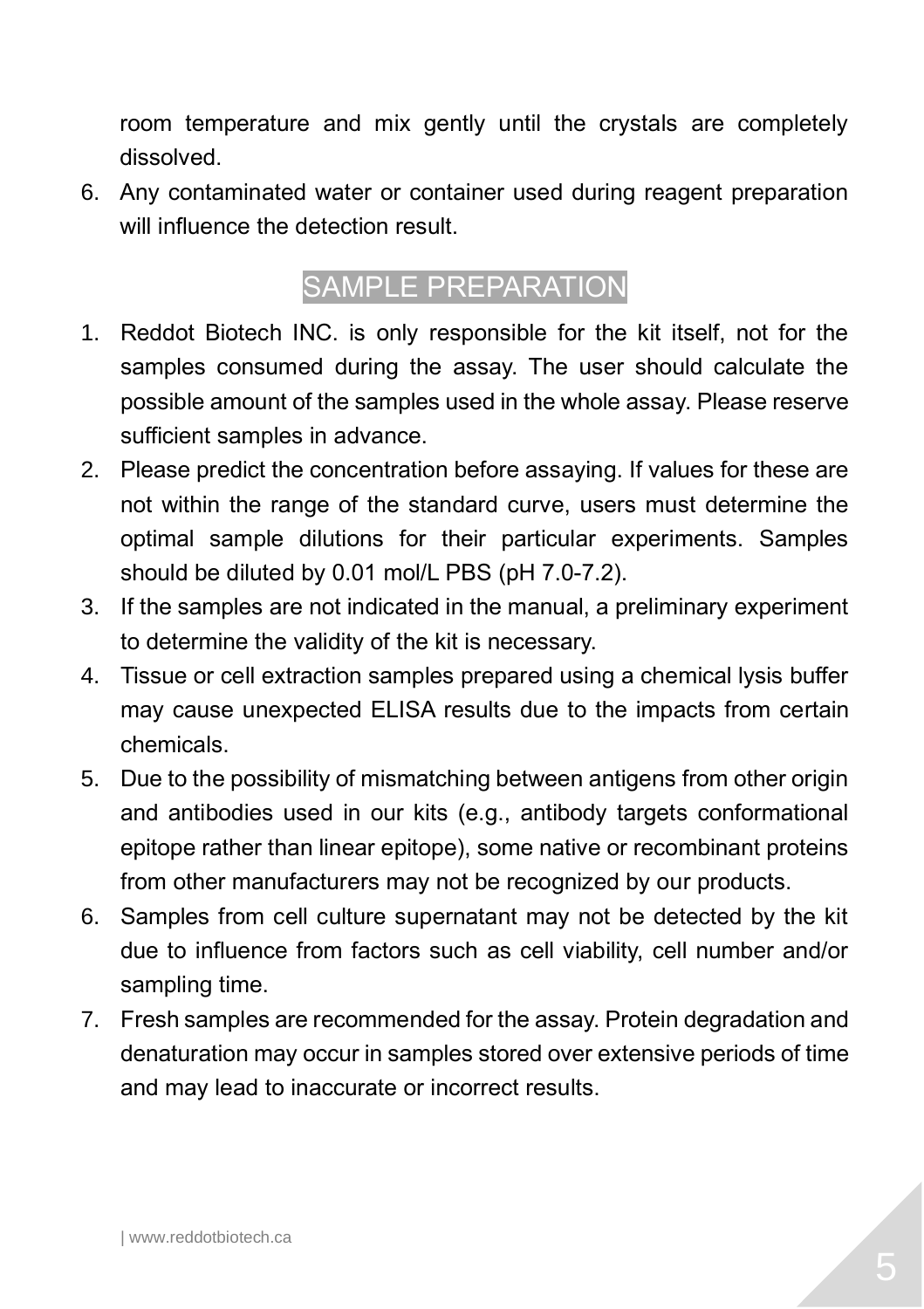### ASSAY PROCEDURE

- 1. Determine wells for diluted standard, blank and sample. Prepare 7 wells for the standards, 1 well for blank. Add 100 μL each of dilutions of standard (read Reagent Preparation), blank, and samples into the appropriate wells. Cover with the Plate sealer. Incubate for 90 minutes at 37°C.
- 2. Remove the liquid from each well, do not wash.
- 3. Add 100 µL of Detection Solution A to each well. Incubate for 45 minutes at 37°C after covering it with the Plate sealer.
- 4. Aspirate the solution and wash with 300  $\mu$ L of 1× Wash Solution to each well using a squirt bottle, multi-channel pipette, manifold dispenser or auto-washer, and let it sit for 1-2 minutes. Remove the remaining liquid from all wells completely by tapping the plate onto absorbent paper. Wash thoroughly 3 times. After the last wash, remove any remaining Wash Buffer by aspirating or decanting. Invert the plate and blot it against absorbent paper.
- 5. Add 100 μL of Detection Solution B to each well. Incubate for 45 minutes at 37°C after covering it with the Plate sealer.
- 6. Repeat the aspiration/wash process for a total of 5 times as conducted in step 4.
- 7. Add 90 μL of Substrate Solution to each well. **Cover with a new Plate sealer.** Incubate for 15-25 minutes at 37°C (Do not exceed 30 minutes). Protect from light. The liquid will turn blue with the addition of the Substrate Solution.
- 8. Add 50 μL of Stop Solution to each well. The liquid will turn yellow with the addition of the Stop solution. Mix the liquid by tapping the side of the plate. If the color change does not appear uniform, gently tap the plate to ensure thorough mixing.
- 9. Remove any drops of water and fingerprints on the bottom of the plate and confirm there are no bubbles on the surface of the liquid. Run the microplate reader and take measurements at 450 nm immediately.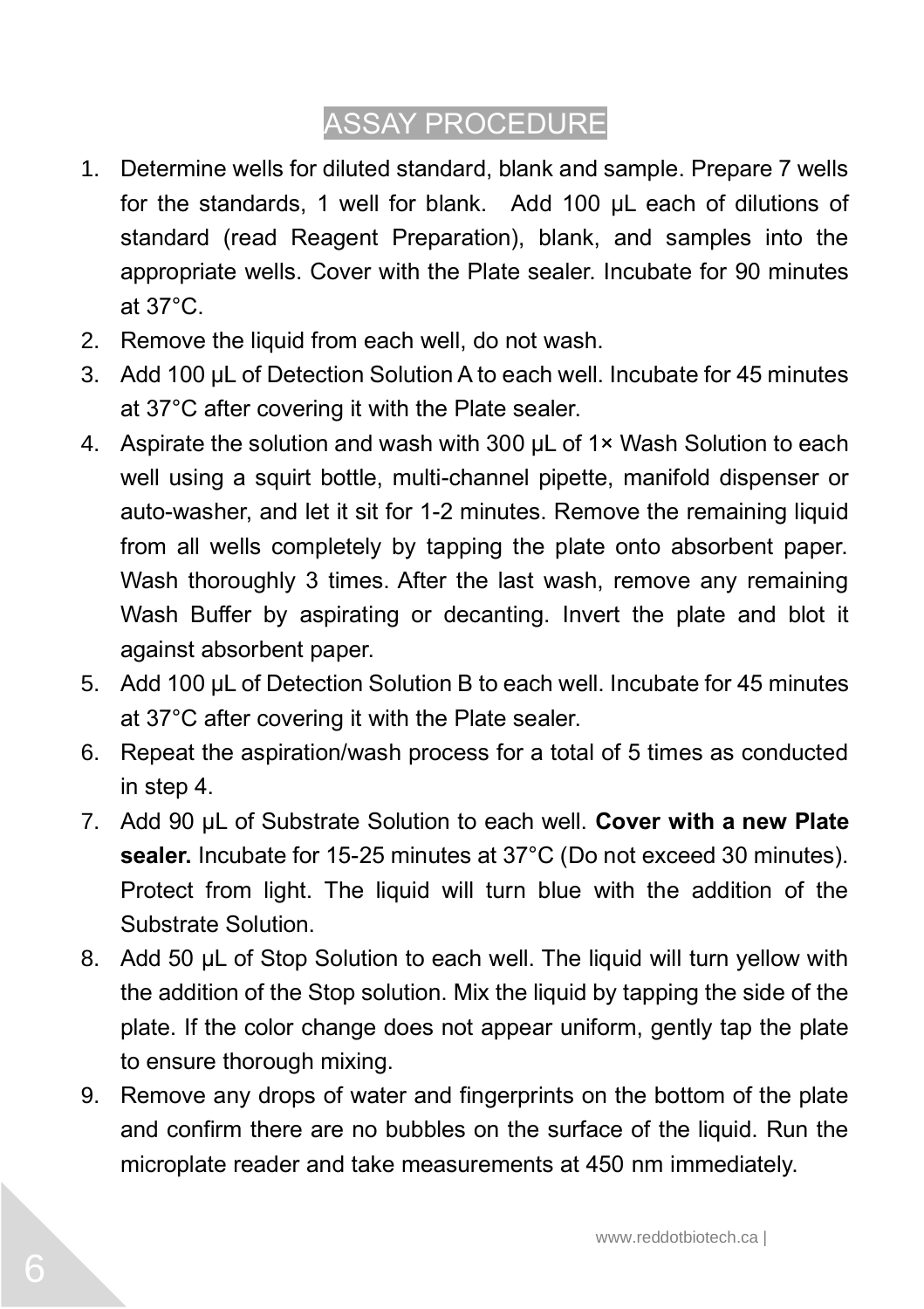#### **Note:**

- 1. **Assay preparation:** Keep appropriate numbers of wells for each experiment and remove extra wells from microplate. Remaining wells should be resealed and stored at 4°C.
- 2. **Samples or reagents addition: Please use the freshly prepared Standard.** Carefully add samples to wells and mix gently to avoid foaming. Do not touch the well walls. For each step in the procedure, total dispensing time for addition of reagents or samples to the assay plate should not exceed 10 minutes. This will ensure equal elapsed time for each pipetting step, without interruption. Duplication of all standards and specimens, although not required, is recommended. To avoid crosscontamination, change pipette tips between additions of standards, samples, and reagents. In addition, use separated reservoirs for each reagent.
- 3. **Incubation:** To ensure accurate results, proper adhesion of plate sealers during incubation steps is necessary. Do not allow wells to sit uncovered for extended periods between incubation steps. Once reagents are added to the well strips, DO NOT let the strips dry at any time during the assay. Incubation time and temperature must be controlled.
- 4. **Washing:** The wash procedure is critical. Complete removal of liquid at each step is essential for good performance. After the last wash, remove any remaining Wash Solution by aspirating or decanting, and remove any drops of water or fingerprints on the bottom of the plate. Insufficient washing will result in poor precision and false elevated absorbance reading.
- 5. **Controlling of reaction time:** Observe the change of color after adding **TMB Substrate** (e.g. observation once every 10 minutes), if the color is too deep, add Stop Solution in advance to avoid excessively strong reaction which will result in an inaccurate absorbance reading.
- 6. **TMB Substrate** is light sensitive and easily contaminated by oxidizing agents. Please protect it from light exposure and potential sources of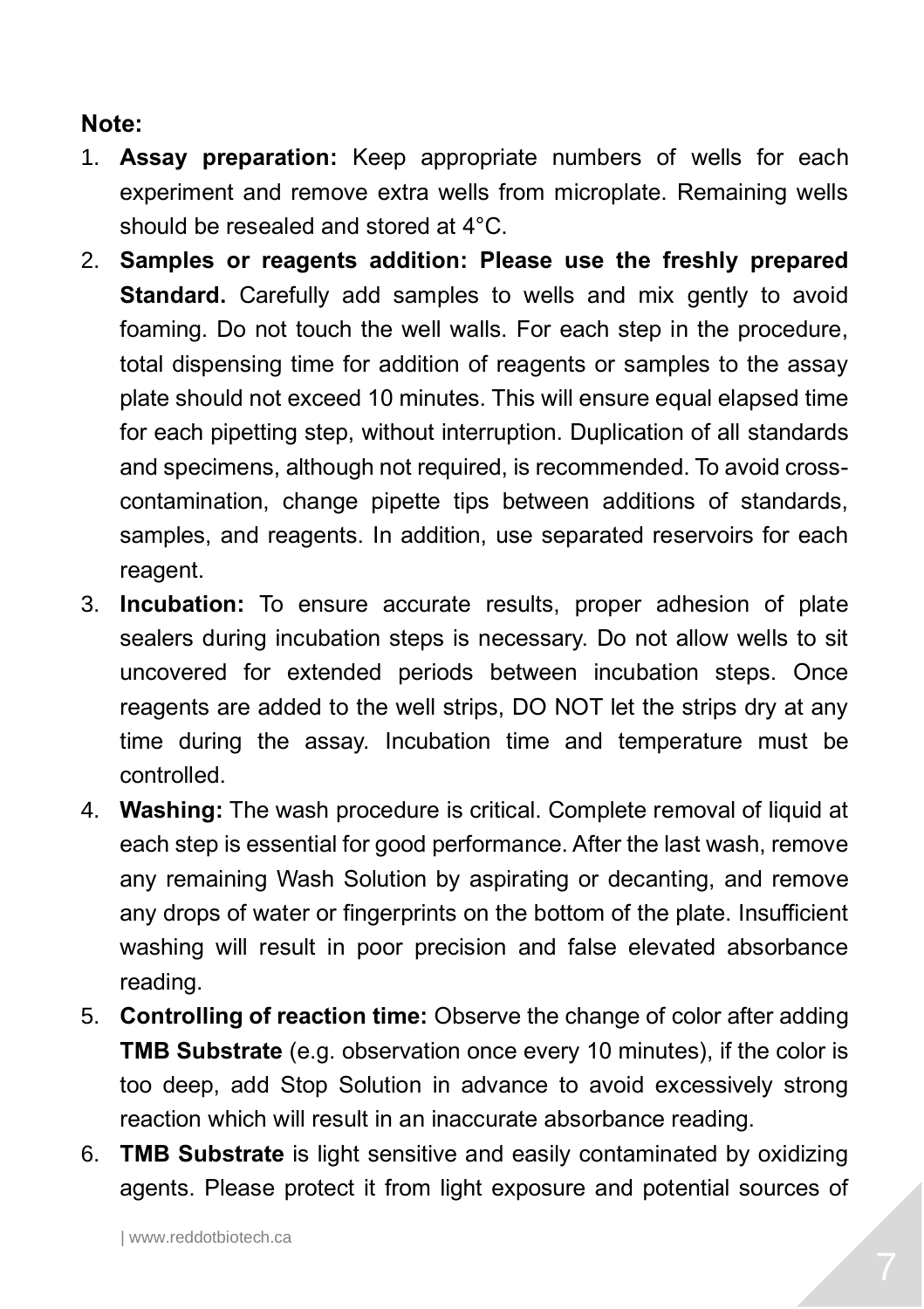contamination.

7. The environment humidity may have an effect on the results obtained from the kit. If the humidity in your facility is less than 60%, using a humidifier is recommended.

### TEST PRINCIPLE

The microtiter plate provided in this kit has been pre-coated with an antibody specific to IFNg. Standards or samples are then added to the appropriate microtiter plate wells with a biotin-conjugated antibody preparation specific to IFNg. Next, Avidin conjugated to Horseradish Peroxidase (HRP) is added to each microplate well and incubated. After TMB substrate solution is added, only those wells that contain IFNg, biotin-conjugated antibody and enzymeconjugated Avidin will exhibit a change in color. The enzyme-substrate reaction is terminated by the addition of sulphuric acid solution and the color change is measured spectrophotometrically at a wavelength of 450 ± 10 nm. The concentration of IFNg in the samples is then determined by comparing the O.D. of the samples to the standard curve.

#### CALCULATION OF RESULTS

Average the duplicate readings for each standard, control and sample, then subtract the average zero standard optical density. Construct a standard curve by plotting the mean O.D. and concentration for each standard and draw a best fit curve through the points on the graph or create a standard curve on log-log graph paper with IFNg concentration on the *y*-axis and absorbance on the *x*-axis. Using plotting software, (for instance, curve expert 1.30), is also recommended. If samples have been diluted, the concentration read from the standard curve must be multiplied by the dilution factor.



In order to make the calculation easier, we plot the O.D. value of the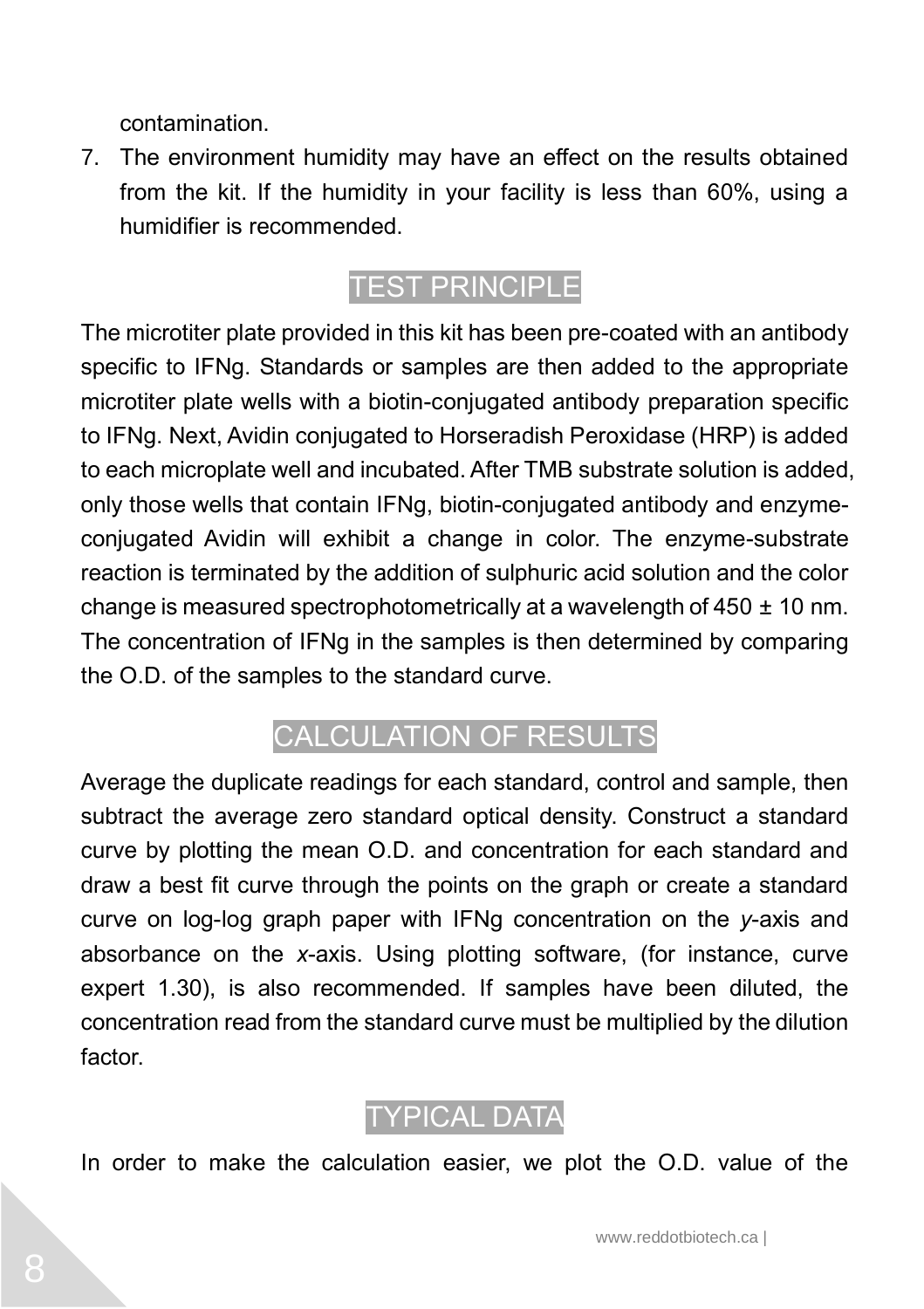standard (*x*-axis) against the known concentration of the standard (*y*-axis), although concentration is the independent variable and O.D. value is the dependent variable. However, the O.D. values of the standard curve may vary according to the conditions of assay performance (e.g. operator, pipetting technique, washing technique or temperature effects), plotting the log of the data to establish a standard curve for each test is recommended. The typical standard curve below is provided for reference only.



#### DETECTION RANGE

15.625-1000 pg/mL. The concentrations used for creating the standard curve were 1000 pg/mL, 500 pg/mL, 250 pg/mL, 125 pg/mL, 62.5 pg/mL, 31.25 pg/mL, 15.625 pg/mL.

#### **SENSITIVITY**

The minimum detectable dose of IFNg is typically less than 6.1 pg/mL.

The sensitivity of this assay, or Lower Limit of Detection (LLD) was defined as the lowest protein concentration that could be differentiated from zero. It was determined by adding two standard deviations to the mean optical density value of twenty zero standard replicates and calculating the corresponding concentration.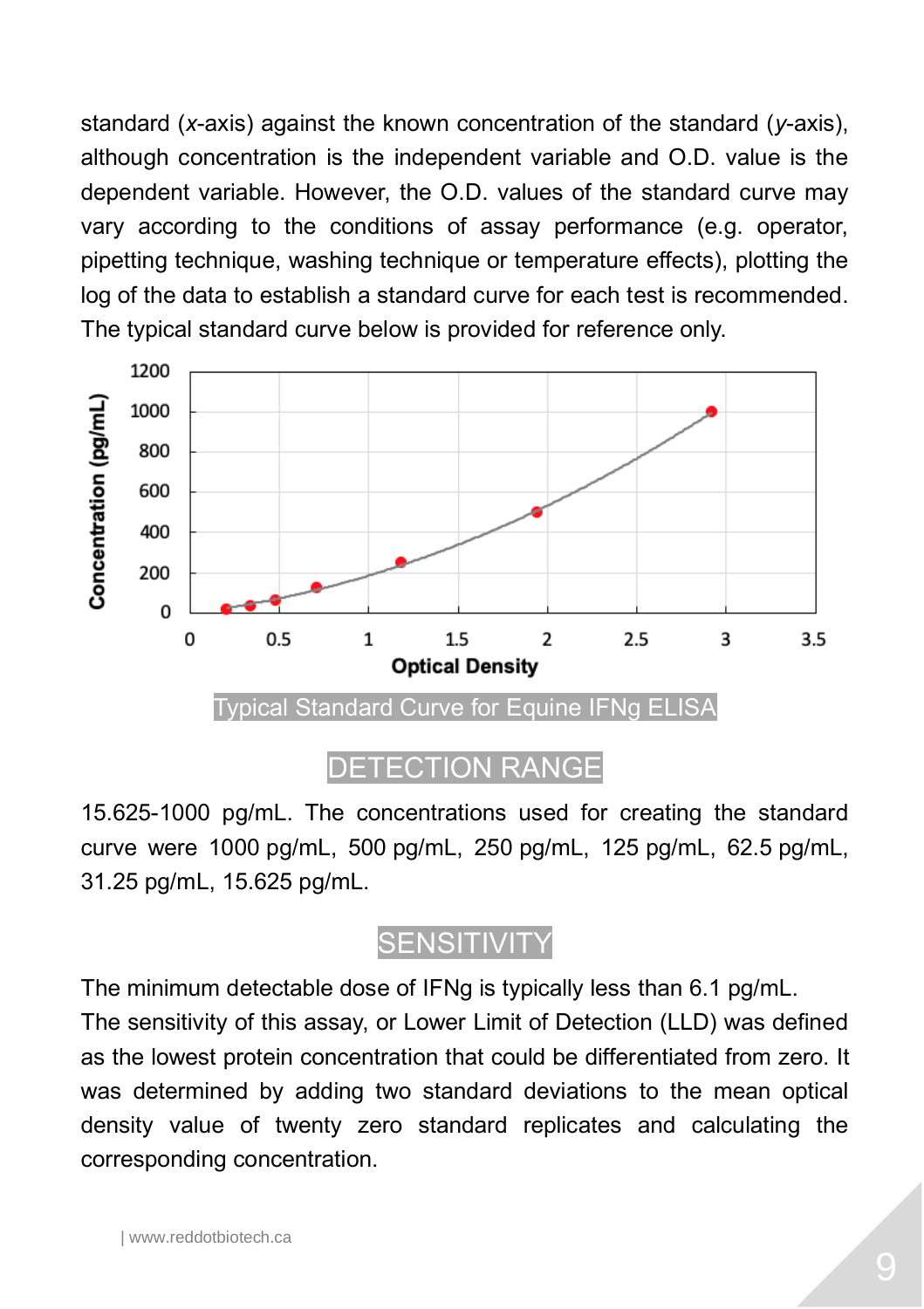### **SPECIFICITY**

This assay has high sensitivity and excellent specificity for detection of IFNg. No significant cross-reactivity or interference between IFNg and analogues was observed.

#### **Note:**

Limited by current skills and knowledge, it is impossible to perform all possible cross-reactivity detection tests between IFNg and all analogues, therefore, cross reactivity may still exist.

#### PRECISION

Intra-assay Precision (Precision within an assay): 3 samples with low, middle and high level IFNg were tested 20 times on one plate, respectively. Inter-assay Precision (Precision between assays): 3 samples with low, middle and high level IFNg were tested on 3 different plates, 8 replicates in each plate.

 $CV(%) = SD/mean \times 100$ Intra-Assay: CV<10% Inter-Assay: CV<12%

### **STABILITY**

The stability of ELISA kit is determined by the loss rate of activity. The loss rate of this kit is less than 5% within the expiration date under appropriate storage conditions.

#### **Note:**

To minimize unnecessary influences on the performance, operation procedures and lab conditions, especially room temperature, air humidity, and incubator temperatures should be strictly regulated. It is also strongly suggested that the whole assay is performed by the same experimenter from the beginning to the end.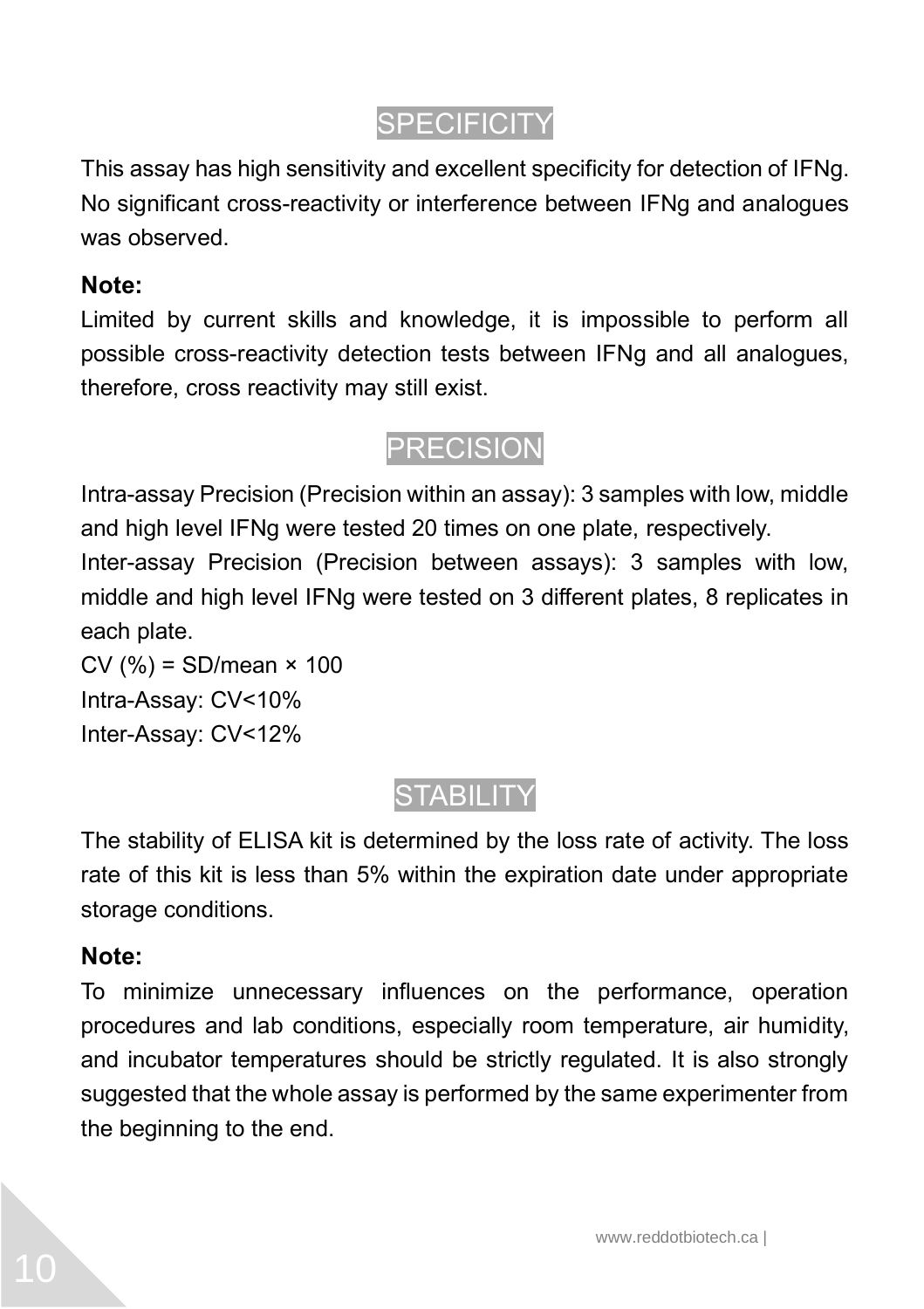#### ASSAY PROCEDURE SUMMARY

- 1. Prepare all reagents, samples and standards;
- 2. Add 100 µL standard or sample to each well. Incubate 90 minutes at 37°C;
- 3. Aspirate and add 100 µL Detection Solution A. Incubate 45 minutes at 37°C;
- 4. Aspirate and wash 3 times;
- 5. Add 100 µL Detection Solution B. Incubate 45 minutes at 37°C;
- 6. Aspirate and wash 5 times;
- 7. Add 90 µL Substrate Solution. Incubate 15-25 minutes at 37°C;
- 8. Add 50 µL Stop Solution. Read at 450 nm immediately.

#### IMPORTANT NOTE

- 1. Limited by the current conditions and scientific technology, it is impossible to conduct comprehensive identification and analysis tests on the raw materials provided by suppliers. As a result, it is possible there are some qualitative and/or technical risks.
- 2. The final experimental results will be closely related to the validity of the products, operation skills of the end users and the experimental environments. Please make sure that sufficient samples are available to obtain accurate results.
- 3. Kits from different batches may be a little different in detection range, sensitivity and color developing time. Please perform the experiment exactly according to the instruction manual included in your kit. Electronic ones on our website are for reference only.
- 4. Do not mix or substitute reagents from one kit lot to another. Use only the reagents supplied by manufacturer.
- 5. Protect all reagents from strong light during storage and incubation. All bottle caps of reagents should be closed tightly to prevent evaporation of liquids and contamination by microorganisms.
- 6. There may be a foggy substance in the wells when the plate is opened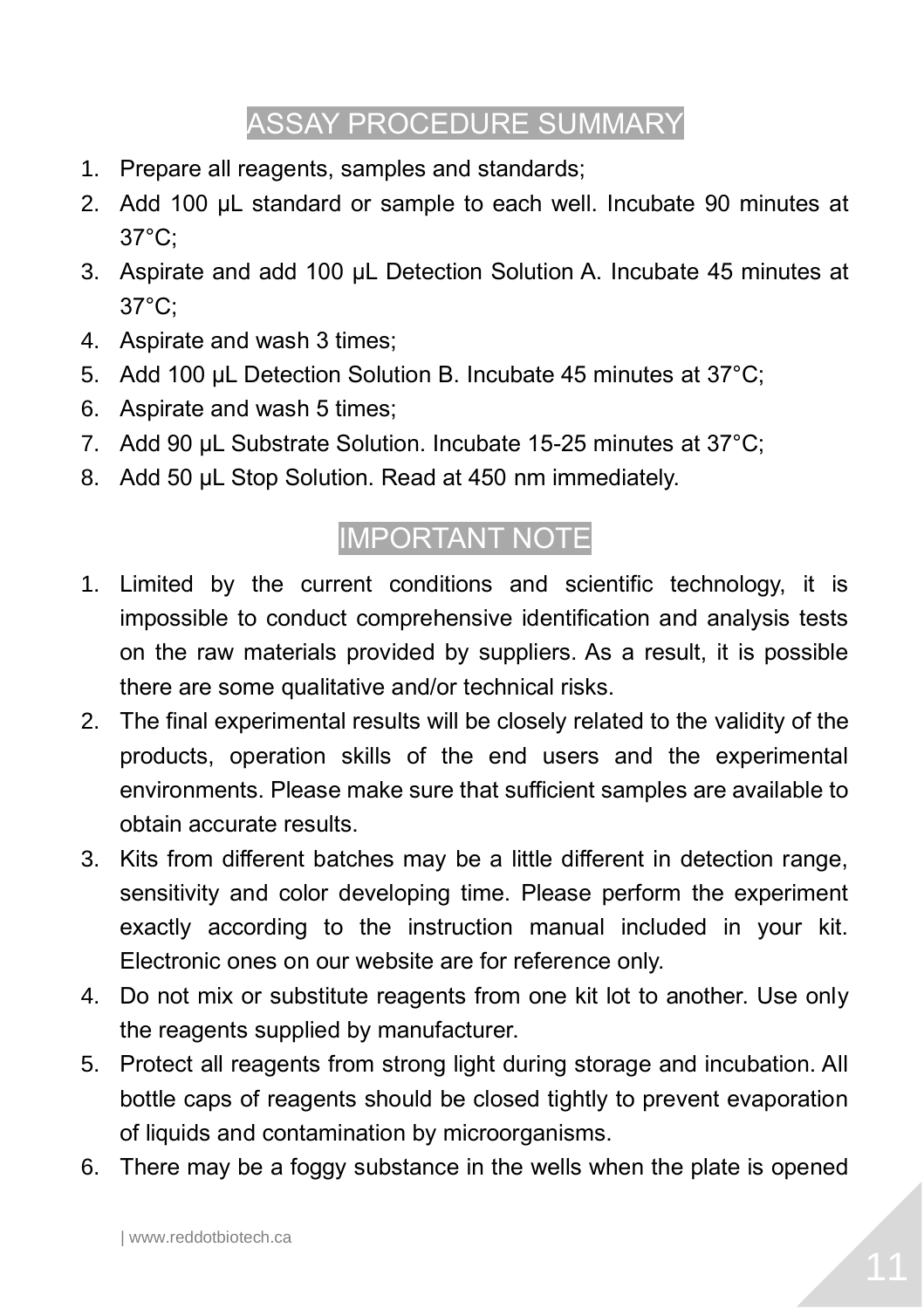at the first time. It will not have any effect on the final assay results. Do not remove microtiter plate from the storage bag until needed.

- 7. Incorrect procedures during reagent preparation and loading, as well as incorrect parameter setting for the plate reader may lead to incorrect results. A microplate plate reader with a bandwidth of 10 nm or less and an optical density range of  $0-3$  O.D. or greater at  $450 \pm 10$  nm wavelength is acceptable for use in absorbance measurement. Please read the instruction carefully and adjust the instrument prior to the experiment.
- 8. Even the same experimenter may get different results from two separate experiments. In order to get better reproducible results, the operation of every step in the assay should be controlled. Furthermore, a preliminary experiment before the general assay for each batch is recommended.
- 9. Each kit has undergone several rigorous quality control tests. However, results from end users might be inconsistent with our in-house data due to some unexpected transportation conditions or different lab equipment. Intra-assay variance among kits from different batches could arise from the above factors as well.
- 10. Kits from different manufacturers with the same item might produce different results, since we have not compared our products with other manufacturers.
- 11. The standard in this kit, as well as the antigens used in antibody preparation are typically recombinant proteins. Differently expressed sequences, expression systems, and/or purification methods can be used in the preparation of recombinant proteins. There is also the possibility of differences in the screening technique of antibodies and antibody pairs in our kits. As a result, we cannot guarantee that our kit will be able to detect recombinant proteins produced by other companies. We do NOT recommend using Reddot Biotech ELISA kits for the detection of other recombinant proteins.
- 12. Validity period: 12 months.
- 13. The instruction manual also works with the 48 T kit, but all reagents in